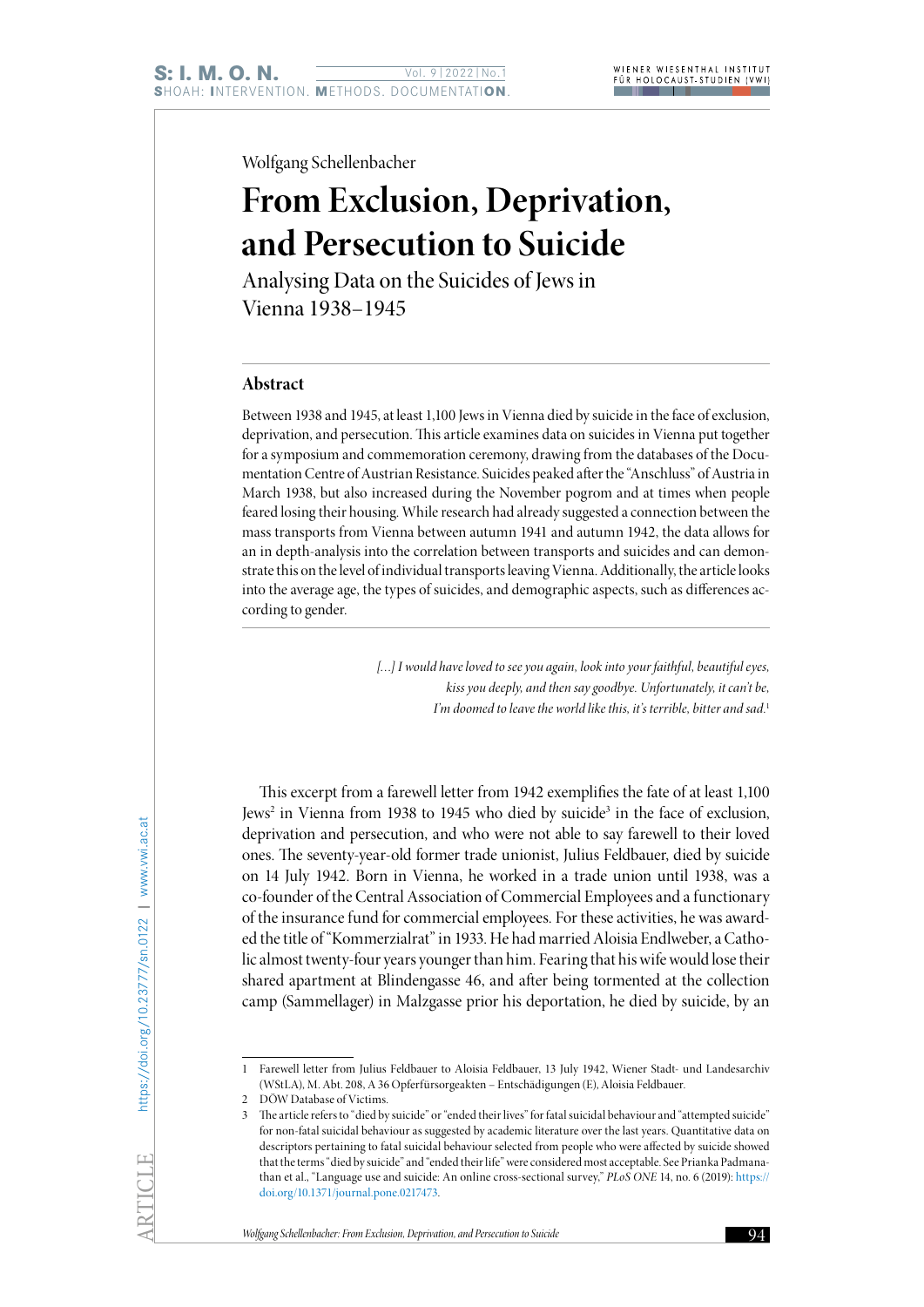overdose of sleeping pills<sup>4</sup> in the apartment assigned to him at Fugbachgasse 3 in Vienna's Leopoldstadt district. He left behind his wife who survived the war and was buried in the same grave as him in 1979, and his sister Therese Hosner, who was deported to the Theresienstadt (Terezín) Ghetto in October 1942, where she died in January 1943.

The fate of Julius Feldbauer and his suicide are typical of many of the suicides of Viennese Jews between 1938 and 1945. As data from the databases of the Documentation Centre of Austrian Resistance (DÖW) on suicides in Vienna show, next to the impact of the "Anschluss", the fear of deportation and the loss of housing – especially for those living in "mixed marriages", like Julius Feldbauer – were key factors impacting the suicide rate amongst the Jewish population between 1938 and 1945. Additionally, suicides by poisoning and overdoses were, together with those by domestic gas poisoning, the most common types of suicides in Vienna.

This article gives an insight into this data and what can be deduced about suicides following the "Anschluss" and during the period of mass deportations from Vienna. The data described in this paper was collected by the DÖW over the last decades in different databases. For a symposium and commemoration ceremony focussing on suicides by Jews in Vienna between 1938 and 1945,<sup>5</sup> data on suicides was merged from the DÖW databases and put together by the author. The quantitative data makes it possible to examine links with the "Anschluss" or mass deportation. It also allows gender-specific analyses of suicides and of the most common types of suicides. The data is supplemented by short biographies of Jews who died of suicide.

# **Data on the Suicides of Jews in Vienna from the Victim Databases of the DÖW**

Suicide as a part of the Holocaust is still largely unresearched due to a lack of data for most areas of the German Reich. Nevertheless, suicide as part of the Holocaust in Vienna was already noted in articles by Jonny Moser as early as in the 1970s.<sup>6</sup> Moser also offered the first data on suicides in Vienna in his publication on the demographic data of the Jewish population in Austria between 1938 and 1945.<sup>7</sup> Hannes Leidinger gave a comprehensive overview of the suicides of Jews in Vienna in his extended analysis on the subject in Austria from the mid-nineteenth century to the Second Republic of Austria. With his statistical evaluation of the so called "Friedhofskartei" (cemetery index) of the Jewish Community in Vienna, which also contains information on suicides, he offered new and valuable insights into the topic.<sup>8</sup>

<sup>4</sup> For academic reasons, as well as for working with quantitative data on suicides in Vienna between 1938 and 1945, this article states the names of those who died by suicide due to exclusion, robbery, and persecution by the Nazis. The exact acts of suicides often available in the data will not be mentioned; the article rather refers to types of suicides, like through sleeping pills, domestic gas poisoning, and hanging.

<sup>5</sup> The symposium and commemoration ceremony "Erzwungener Freitod Selbstmorde von Wiener Jüdinnen und Juden während der Shoah," held on 8 November 2021, was organised by the Vienna Wiesenthal Institute for Holocaust Studies, the DÖW, and Misrachi Austria.

<sup>6</sup> See especially Jonny Moser, "Das Schicksal der Wiener Juden in den März- und Apriltagen," in *Wiener Geschichtsblätter 1978, no. 2*, ed. Verein für Geschichte der Stadt Wien (Vienna: Verein für Geschichte der Stadt Wien, 1978), 172–182.

<sup>7</sup> Jonny Moser, *Demographie der jüdischen Bevölkerung Österreichs 1938–1945* [=Schriftenreihe des Dokumentationsarchivs des österreichischen Widerstandes zur Geschichte der NS-Gewaltverbrechen, vol. 5] (Vienna: DÖW, 1999), 22.

<sup>8</sup> Hannes Leidinger, *Die BeDeutung der Selbstauslöschung. Aspekte der Suizidproblematik in Österreich von der Mitte des 19. Jahrhunderts bis zur Zweiten Republik* (Innsbruck/Vienna/Bozen: Studienverlag, 2012).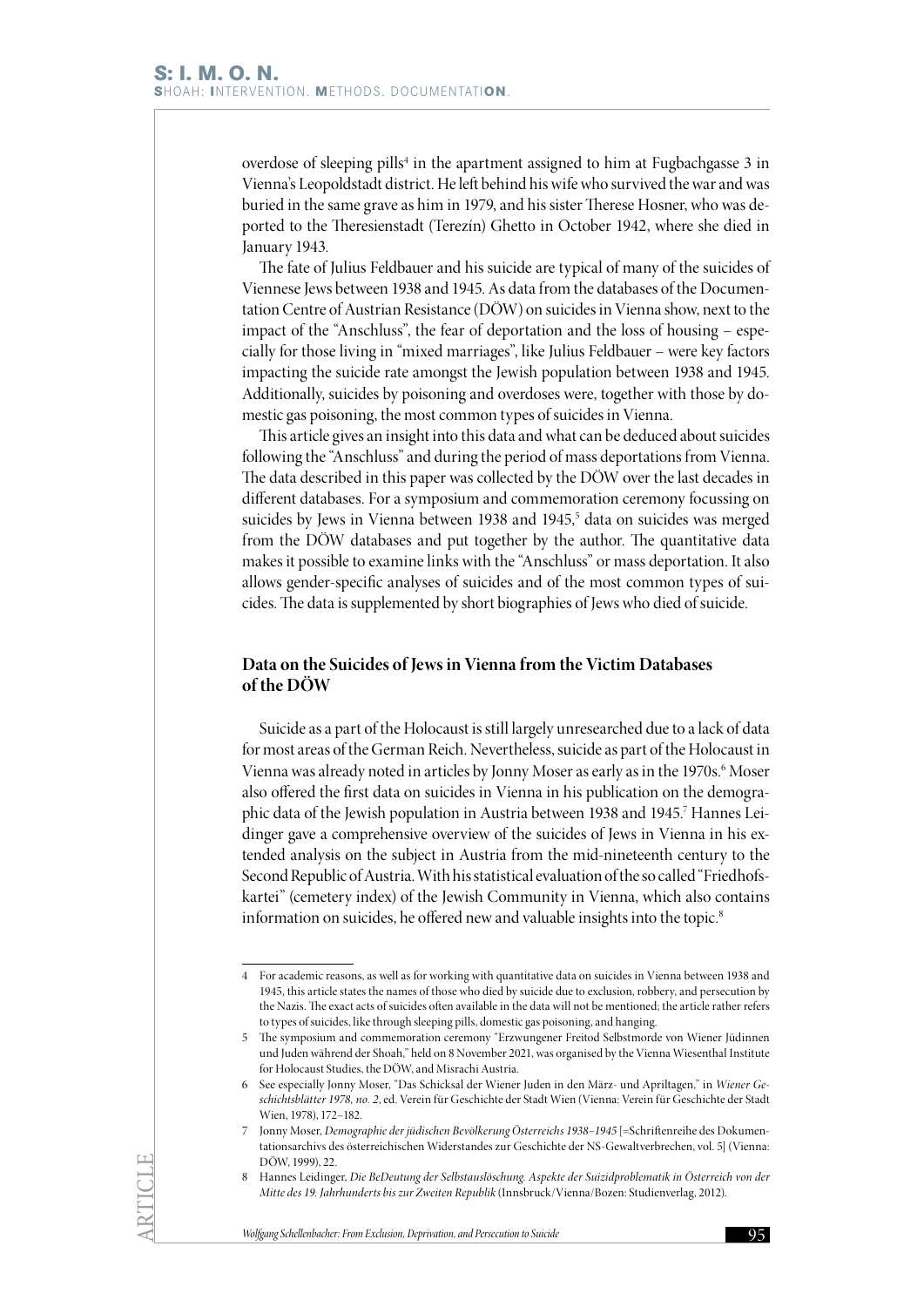By combining this previous work with the extensive dataset on the suicides of Jews in Vienna between 1938 and 1945, as drawn from the databases of the DÖW, a further in-depth analysis is possible. This information was collected by the DÖW over the last three decades: during a conversation with the then Austrian Chancellor Franz Vranitzky in 1987, Yitzhak Arad, the head of Yad Vashem, suggested the creation of a memorial book for Austrian Jews murdered or perished during the Nazi regime.<sup>9</sup> The DÖW began to collect data on Austrian victims of the Shoah in the early 1990s. From the very beginning, the DÖW used very broad criteria to determine who would be considered as an Austrian victim of the Shoah, with a view to being as inclusive as possible. Criteria were established that included people who were citizens of the Republic of Austria before 1938 or born on the territory of today's Austria, those who were entitled to reside there, and those who had lived in Austria for a period of ten years. According to these criteria, approximately 66,500 Austrian Jews were murdered in the Shoah. More than 64,500 names have been identified so far. A large number of these – around 48,000 people – were deported directly from Vienna to the ghettos, concentration and extermination camps. Therefore, the evaluation of different versions of the deportation lists from Vienna formed the starting point of this research and the foundation of the victim database. These were supplemented by the so-called JOINT file, a means by which Jewish victims were recorded after 1945, and with the information published in the *Völkischer Beobachter* under the title "Einziehungserkenntnis, gemäß § 1 der Verordnung über die Einziehung volks- und staatsfeindlichen Vermögens im Lande Österreich" (Confiscation notice, in accordance with §1 of the ordinance on the confiscation of property hostile to the people and the state in Austria), which published lists of names that could be used for comparison.10 Over the decades, this basic data has been supplemented by dozens of other sources from Austria and beyond. Furthermore, information from post-war sources, such as victim welfare applications or search lists, was added. In total, several dozen larger databases were created and the information they contain was linked. The DÖW also sought contact with survivors and relatives of Shoah victims. As far back as the mid-1990s, many of them responded to a call from the DÖW, submitting 1,840 questionnaires along with documents and letters on more than 2,000 Austrian Shoah victims. Only this painstaking work has made it possible to publish the names and fates of the murdered Austrian Jews via the online database of the DÖW.

Faced with their creeping disenfranchisement, expropriation, and persecution, thousands of Austrian Jews fled Austria to other European countries after Austria's "Anschluss" to Nazi Germany. Due to the initial military advances of the German Wehrmacht, many of these refugees found themselves quickly in the sphere of power of the German Reich or its allies again, and they were transported from there to the ghettos, concentration and extermination camps. To also be able to identify and include the names of these Austrian victims, published information from these countries was processed and data was compared with international partner institutions. However, the work also shows the gaps in the research: materials on Austrians transported from Hungary or Southeast Europe are still not known to the same extent as those on Central and Western Europe.

<sup>9</sup> Brigitte Bailer and Gerhard Ungar, "Die namentliche Erfassung der österreichischen Holocaustopfer," Opfer*schicksale. Widerstand und Verfolgung im Nationalsozialismus. 50 Jahre Dokumentationsarchiv des österreichischen Widerstandes [= Jahrbuch 2013], ed. Dokumentationsarchiv des österreichischen Widerstandes* (Vienna: DÖW, 2013), 63–73, here 63.

<sup>10</sup> Ibid., 65 f.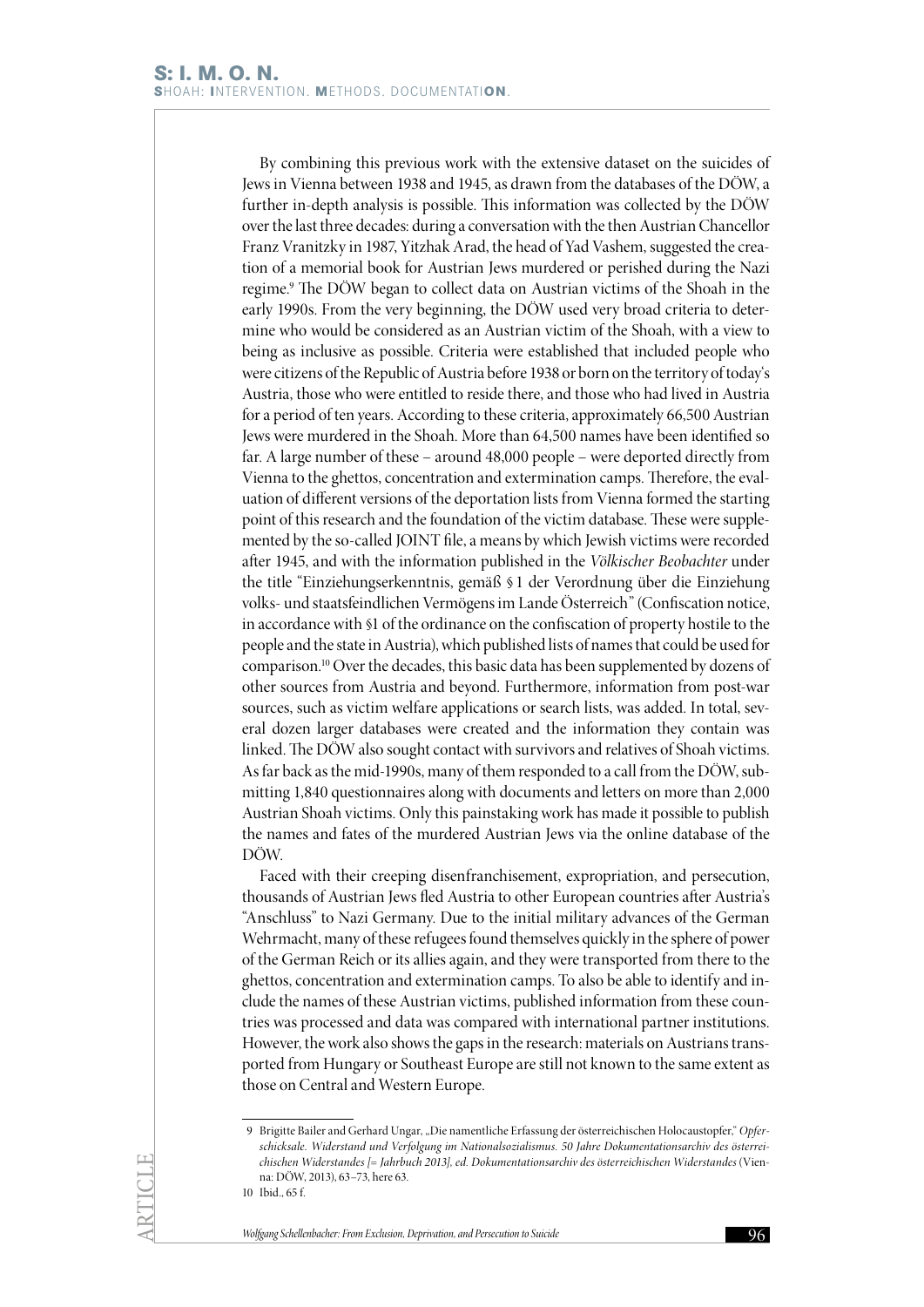Next to a broad set of criteria regarding who was counted as an *Austrian* victim, the definition of who counted as a *victim* was set broadly as well. From the outset of its work collecting the names of victims, the DÖW made the decision to include Austrians who died by suicide in the face of exclusion, robbery, and persecution between the "Anschluss" and the liberation as victims of the Holocaust, unlike Jews who died of natural causes in Vienna after 1938. This included those who died by suicide in territories under the control of the German Reich and its allied states. The names of these victims of the Holocaust therefore also appear online in the database of victims of the DÖW11 and were included in the "Memorial to the Jewish Children, Women and Men of Austria Who Were Murdered in the Shoah" (Shoah Memorial Wall) that was unveiled in Vienna in 2021. However, the DÖW decided in the early 2000s not to make the information about the specific cause of death being suicide publicly available. To identify these victims, data from the so called "Sterbebücher" (death books) and the cemetery index of the Jewish Community in Vienna was included in the databases of victims. They hold information on the causes of death of the deceased members of the Jewish Community in Vienna. They also offer valuable information on the types of suicide. Information from the deportation index of the Jewish Community also gave insight into the connection between suicides and summons to transports. Collections from outside the Jewish Community add not only important information on Jews by faith who died by suicide, but also on Austrians who died by suicide and were considered Jewish according to the Nuremberg Laws and persecuted as Jews by the Nazi regime. Additional information on suicides was found in the victim welfare files (*Opferfürsorgeakten*), archival documents, DÖW questionnaires, as well as in academic literature.

When creating the database of suicides of persecuted Jews in Vienna, cases of children under sixteen years old declared as suicide or family suicide were excluded by the author. In combining the different victim databases, 1,088 cases of suicides of Jews matching the location and timeframe in question could be identified. In most cases, this data includes information about the date of death, types of suicides, gender, and the last-known addresses of each person. In many cases, the link to the DÖW's other databases of victims makes available additional information on marital status, relatives, home addresses, professions, the "Aryanization" of property and summons to transports. However, a statistical analysis of social class was not possible using this data. While it is possible in individual cases to gain an insight into a person's personal situation before their suicide, the relatively little biographical information in the mass data is insufficient to make valid general statements on the motives behind the suicides.<sup>12</sup> Nevertheless, the data can show correlations between increases in the rate of suicide cases and that might indicate motivation.

## **The "Anschluss", its Aftermath and the Effect on the Suicide Rate**

The "Anschluss" of Austria in March 1938 was rapidly followed by the first pogroms and arrests of Jews which changed the living conditions of the Jewish population in Vienna dramatically. This led to a sharp increase in suicides amongst the Jewish population: 290 Viennese Jews died by suicide between 13 March and the end of

<sup>11</sup> Online Database of victims of the DÖW, accessed: 2 April 2022, [https://www.doew.at/personensuche.](https://www.doew.at/personensuche)

<sup>12</sup> For indications of social classes of Jewish suicides in Germany after 1933 see Konrad Kwiet and Helmut Eschwege, *Selbstbehauptung und Widerstand. Deutsche Juden im Kampf um Existenz und Menschenwürde 1933–1945* (Hamburg: Christians, 1984), 211.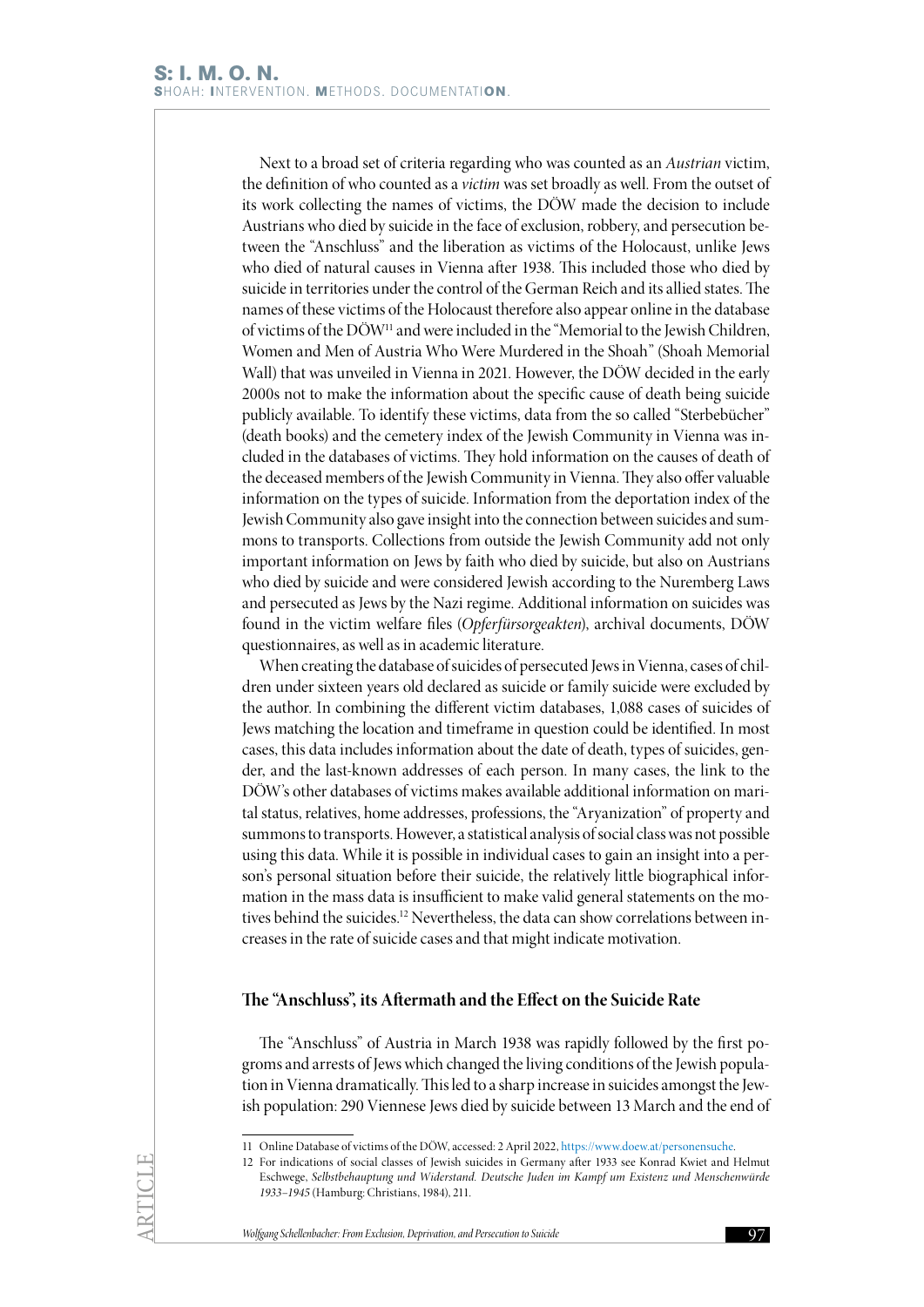June 1938 alone.<sup>13</sup> Pogrom-like excesses started as early as on the evening of 12 March 1938. This included instances of public humiliation, like the forced cleaning of streets, sidewalks, or walls with mops and toothbrushes, known as "Reibpartien", as well as physical attacks and sexual violence against Jewish women.14 Leo Lauterbach was in Vienna in April 1938 as the director of the Organisation Department of the World Zionist Organisation, and he reported on the impact of the humiliating Reibpartien carried out by non-Jewish crowds of people against the Jews: "It robbed the Jews of any sense of personal security and their belief in the humanity of their neighbour. It revealed to them that they lived not only in a fool's paradise, but in a veritable hell."15 The mass arrests of Jews also began immediately after the "Anschluss". In addition to prominent Jews and officials of the Jewish community (IKG), Jews of foreign nationality or without citizenship – above all the so-called "Ostjuden" – were among the first targets of violence.

Jewish-owned shops and offices were vandalised with anti-Semitic slogans and marked as Jewish.<sup>16</sup> Often the owners or their children were forced to deface their own shops and to hold up signs in front of them. A large part of the population was either passively approving or tolerant of the humiliations.17 This economic ruin and humiliation saw a high number of shop owners dying by suicide in the days and weeks after the "Anschluss". The sixty-two-year-old widower Max Kohut died by suicide by hanging on 17 March 1938. Born in 1875 in Lettnitz (Letničie) in today's Slovakia, the master shoemaker founded the Max Kohut shoe factory in Vienna in 1902, which employed around sixty people in 1938 and produced children's, women's, and men's shoes and was housed in a building at Pelzgasse 20 in Vienna's 15<sup>th</sup> District.18 Kohut left behind his sons Hans and Ernst, both of whom survived in exile. Additionally, the "Anschluss" was followed by the gradual exclusion, disenfranchisement, and expropriation of Austrian Jews. In the months that followed, a series of discriminatory ordinances came into force that served to push Jews out of all areas of public life. For example, the ordinances banned Jewish children from public schools, prohibited Jews from entering parks, theatres, cinemas, concerts and exhibitions, and required that Jews' passports be stamped with an identifying red letter "J". Additionally, a large number of Austrian Jews lost their jobs due to occupational bans from certain professions and the boycott of Jewish businesses.19 Jewish children were no longer allowed to attend public schools, movable and immovable

<sup>13</sup> Data on suicides collected from the DÖW's database of victims.

<sup>14</sup> For further information on the rituals of humiliations in Vienna after the Anschluss, see Dieter Hecht, "Demütigungsrituale – Alltagsszenen nach dem "Anschluss" in Wien," in *"Anschluss"*, ed. Werner Welzig (Vienna: Verlag der Österreichischen Akademie der Wissenschaften, 2010), 39–71.

<sup>15</sup> Leo Lauterbach, The Jewish Situation in Austria. Report submitted to the Executive of the Zionist Organization, 29 April 1938, quoted from: Herbert Rosenkranz, *Verfolgung und Selbstbehauptung. Die Juden in Österreich 1938–*1945 (Vienna/Munich: Herold, 1978), 43.

<sup>16</sup> Wolfgang Häusler, "Das Jahr 1938 und die österreichischen Juden," in *"Anschluss" 1938. Eine Dokumentation*, ed. Dokumentationsarchiv des österreichischen Widerstandes (Vienna: DÖW 1988), 85–92, here 87.

<sup>17</sup> Gerhard Botz, "'Judenhatz' und 'Reichskristallnacht' im historischen Kontext," in *Der Pogrom 1938*, ed. Kurt Schmidt, Robert Streibel (Vienna: Picus, 1990), 9–24, here 18.

<sup>18</sup> Ulrike Felber et al., *Ökonomie der Arisierung. Teil 2: Wirtschaftssektoren, Branchen, Falldarstellungen* [=Clemens Jabloner and Brigitte Bailer-Galanda et al., ed., *Veröffentlichungen der Österreichischen Historikerkommission. Vermögensentzug während der NS-Zeit sowie Rückstellungen und Entschädigungen seit 1945 in Österreich*, 10/2] (Vienna/Munich: Oldenbourg, 2004), 111.

<sup>19</sup> For an overview of the laws and decrees aimed at the exclusion of Jews from professional life, see Alexander Mejstrik et al., *Berufsschädigungen in der nationalsozialistischen Neuordnung der Arbeit. Vom österreichischen Berufsleben 1934 zum völkischen Schaffen 1938–1940* [=Clemens Jabloner and Brigitte Bailer-Galanda et al., ed., *Veröffentlichungen der Österreichischen Historikerkommission. Vermögensentzug während der NS-Zeit sowie Rückstellungen und Entschädigungen seit 1945 in Österreich,* 16] (Vienna/Munich: Oldenbourg, 2004), 125 f.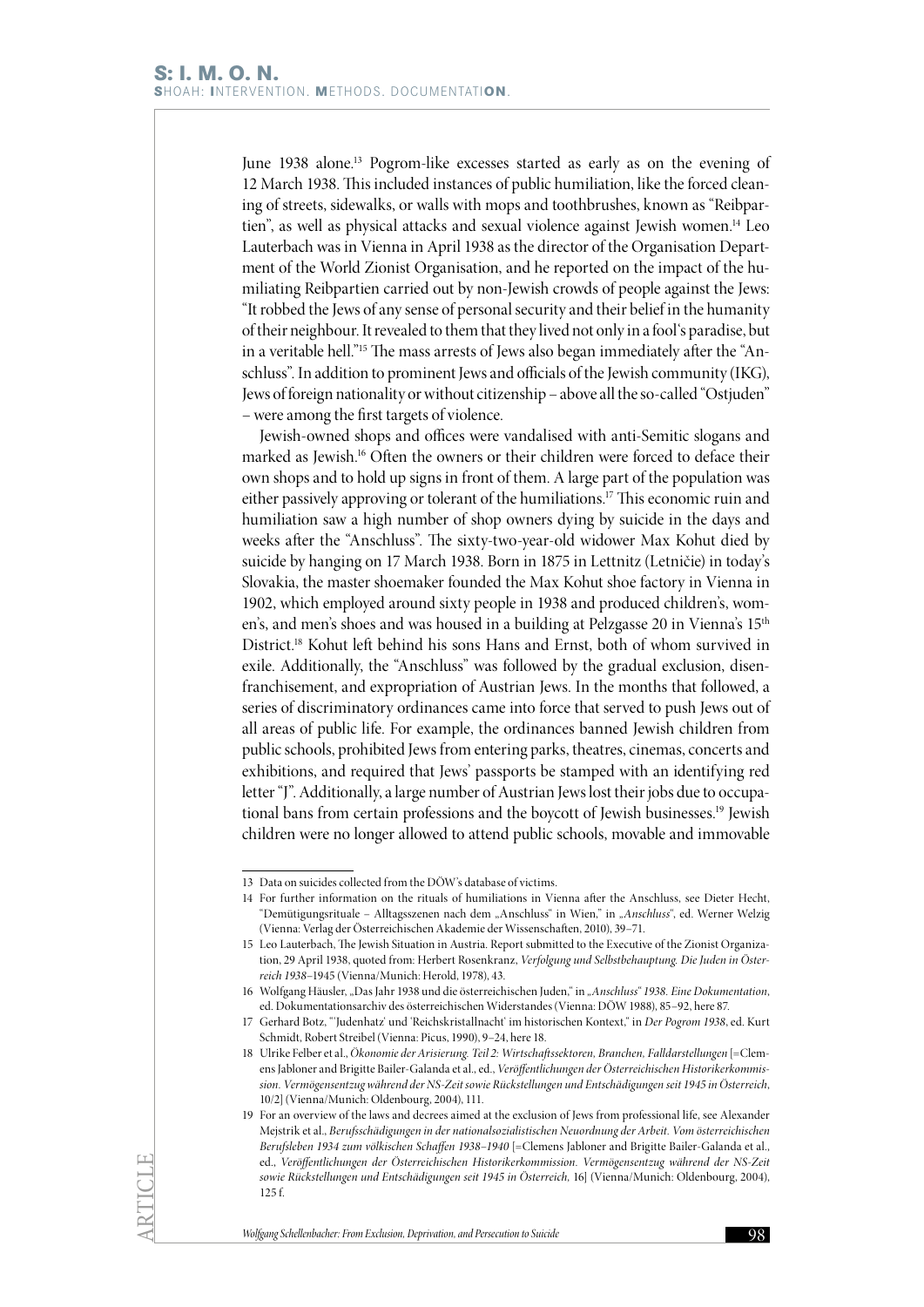property became subject to "Aryanisation," and marriages between "Aryans" and Jews were forbidden. Historians and journalists who also witnessed this period describe the manner with which people began to talk about the suicides of friends or their own thoughts of suicide as the most harrowing issue of these weeks.<sup>20</sup> George E.R. Gedye wrote already in 1939:

> Much more terrible was the acceptance of suicide as a perfectly normal and natural incident by every Jewish household. It is quite impossible to convey to anyone outside Austria in how matter-of-fact a way the Jews of Austria today refer to this way out of their agony. When I say one's Jewish friends spoke to one of their intention to commit suicide with no more emotion than they had formally talked of making an hour's journey by train, I cannot expect to be believed. Nevertheless, the facts must be recorded.<sup>21</sup>

The data on suicides in Vienna confirms the correlation between the gradual exclusion from all areas of public life and society, the rituals of humiliation in their hometown, and economic decline, and the highest suicide rate among the Viennese Jews for the whole period in question.



**Fig. 1: The "Anschluss" and suicides: the number of suicides by Jews in Vienna between March 1938 and December 1940.**

This increase in the suicide rate is also evident when comparing the Jewish population and Jewish deaths in Vienna: at the time of the "Anschluss" of Austria to Nazi Germany in March 1938, approximately 185,000 Viennese were defined as Jews according to the "Nuremberg Laws", which was the majority of the 206,000 Jews living on the territory of what had been Austria. Until September 1939, between 130,000 and 135,000 Austrian Jews were expelled or managed to flee. However, between 1938 and 1940, the annual number of deaths of any kind amongst the Jewish population of Vienna seems to have remained relatively constant, at around three thousand per

<sup>20</sup> See Jonny Moser, "Das Schicksal der Wiener Juden in den März- und Apriltagen," in *Wiener Geschichtsblätter 1978, no. 2*, ed. Verein für Geschichte der Stadt Wien (Vienna: Verein für Geschichte der Stadt Wien, 1978), 172–182, here 176.

<sup>21</sup> George E. R. Gedye, *Fallen Bastions* (London: Victor Gollancz, 1939), 305.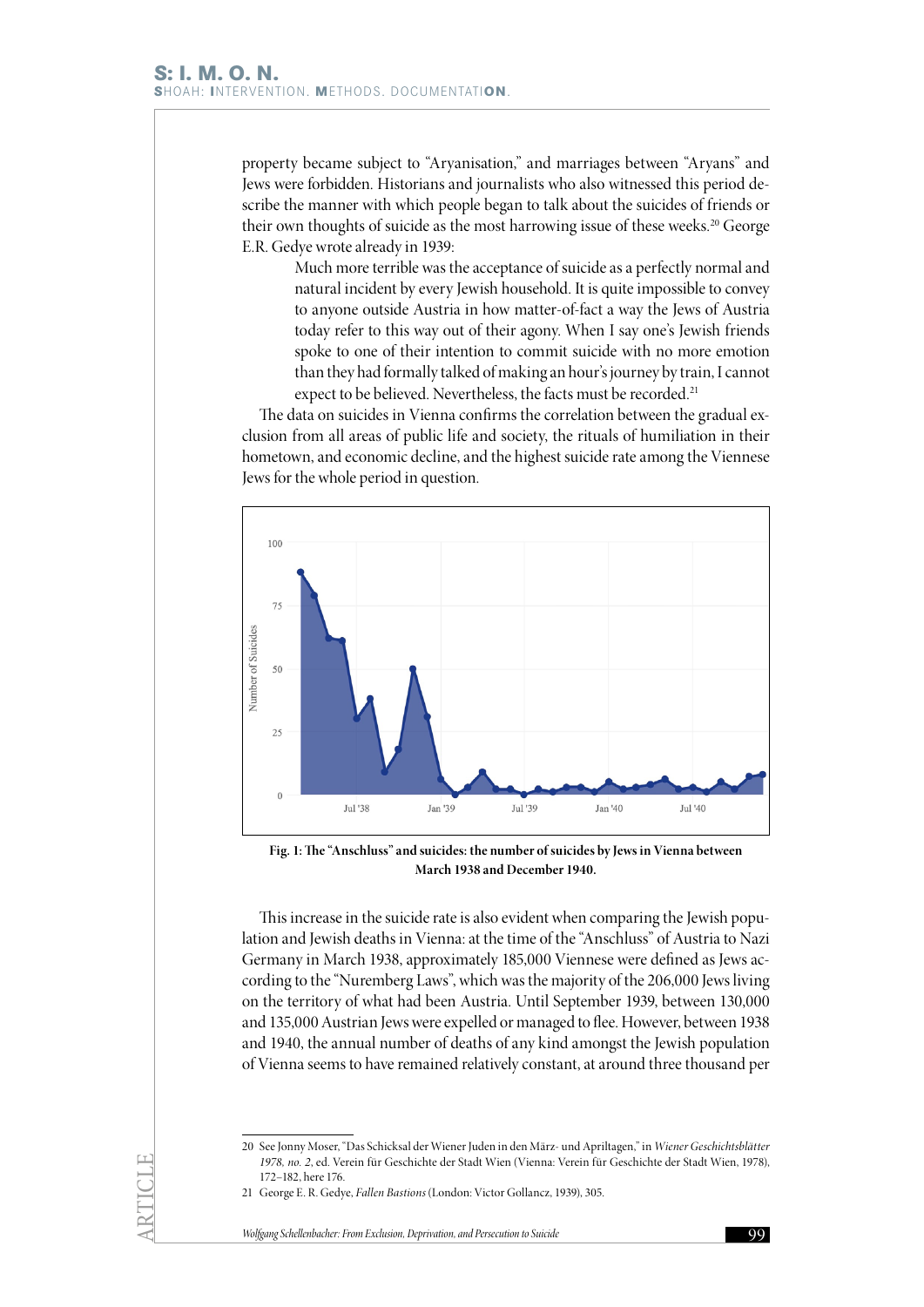year (3,012 in 1938,<sup>22</sup> 2,836 in 1939,<sup>23</sup> and 2,901 in 1940<sup>24</sup>). Jonny Moser, however, points out that, given the rapid decline in Vienna's Jewish population between 1938 and 1940 as people fled abroad, these numbers actually represent a much-increased suicide rate among the Jewish population. The suicide rate amongst the Jewish population of Vienna was four times higher after the "Anschluss" in 1938 than in the previous year.25 Hannes Leidinger's research also confirmed this trend: the proportion of Jews among the registered suicides was 10 per cent in March 1937, increasing to 42 per cent in March 1938 and 52 per cent in April 1938.<sup>26</sup> The graph on suicides (see figure 1) shows clearly that the number of cases – after peaking in the months following the Anschluss and after the November Pogrom – decreased significantly only at the end of 1938 and the beginning of 1939, showing no significant rise until the beginning of 1941.

As mentioned above, many of the identified cases followed job losses and professional exclusion and economic ruin caused by the boycott of Jewish businesses, which happened in the months after the Anschluss as well as during 1939. This is also shown in the case of Heinrich Ahl: the forty-one-year-old pharmacist died by suicide on 16 May 1938 by phenobarbital poisoning after his pharmacy "zum Schwan" at Schottenring 14 was "aryanised". He was the second-generation pharmacist in his family, and he took over the business in 1932 from his father after having worked there since 1924. He left behind his wife Ernestine and his daughter Gerda, who survived in exile.

The data on suicides compiled for the 2021 workshop lists 462 Jews who died by suicide in 1938. At the time of death, they were on average fifty-six years old, reflecting the age group that was hit hardest by exclusion and persecution.

#### **Loss of Homes and the November Pogrom**

The pogroms after the "Anschluss" led to the first expropriations of flats. From the beginning, the loss of their homes also played an important role amongst the motives for suicide among the Jews during the Nazi persecution. Margit Czernetz, a Socialist activist born in 1910 in Vienna, worked as a seamstress and later as a nurse. She worked in the Rothschild Hospital until she was forced to leave Austria for being Jewish in October 1938. In an interview with the DÖW, in which she described the high numbers of Jews who decided to end their lives in the days following the "Anschluss" in 1938 and died in the hospital, she also pointed out this correlation to the loss of flats: "Of course, only Jews were admitted to the Rothschild hospital after the 'Anschluss', and the night when Hitler came was horrific. Because we took in a lot of people who had attempted suicide. They were still alive, but most of them died afterwards. They were all Jews who couldn't understand that they were being removed from their homes overnight."27 In summer of 1938, Jewish tenants were evicted from

<sup>22</sup> 34th Weekly Report of the Jewish Community in Vienna, 3 January 1939 [34. Wochenbericht der IKG Wien vom 3. January 1939]; the death book of the Jewish Community in Vienna 1938 [Totenbuch der IKG Wien 1938] mentions for the same period of time 3,069 deceased. Cited from: Moser, Demographie, 21.

<sup>23</sup> 1st Weekly Report of the Jewish Community in Vienna, 2 January 1940, at the same time annual report 1939 [1. Wochenbericht der IKG Wien vom 2. January 1940, zugleich Jahresbericht 1939]. Benjamin Murmelstein writes in his "Report of the Jewish Community" 1940 [Original in English] of 3,000 deceased Jews for 1939. Cited from: Moser, Demographie, 21.

<sup>24</sup> Statistical monthly report of the Jewish Community in Vienna, January 1941 [Statistischer Monatsbericht der IKG Wien, Jänner 1941]. DÖW 22344.

<sup>25</sup> Moser, *Demographie*, 22.

<sup>26</sup> Leidinger, *Selbstauslöschung*, 249.

<sup>27</sup> Interview with Margit Czernitz at the DÖW (Collection Erzählte Geschichte), transcript no. 9, 1983.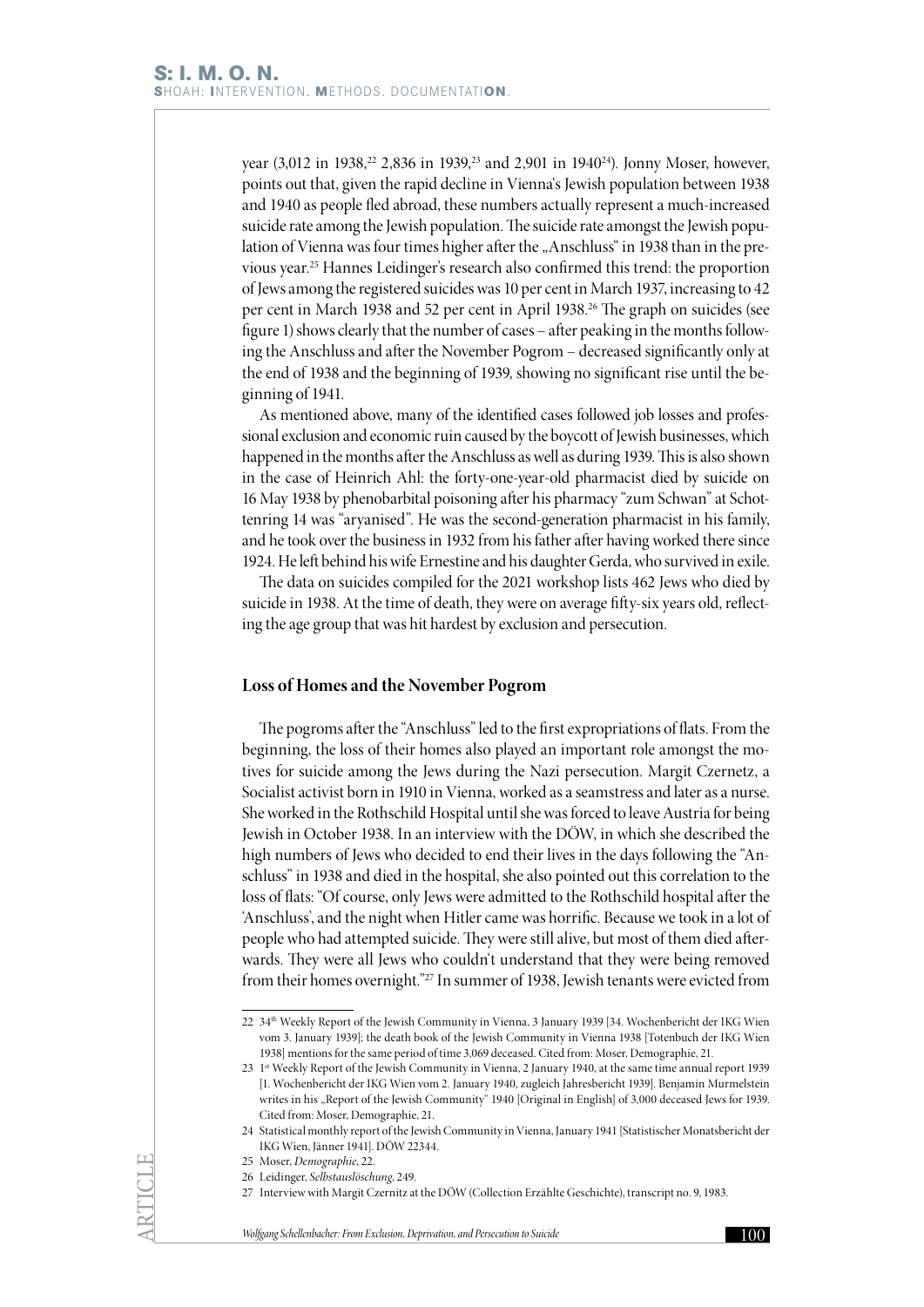flats in municipal and welfare housing projects in Vienna.28 The Viennese Municipal Department of Housing (*Wohnungsamt*) also urged 13,600 "Aryan" landlords to terminate the leases of their Jewish tenants,<sup>29</sup> meaning that more and more Jews were evicted and forced from their homes. Jews were relocated to shared houses and apartments of mostly lower quality, such as smaller accommodations along the Danube Canal. These large-scale forced relocations led to the development of the socalled "Jewish houses" or "Jewish apartments". While several documents indicate a connection between the loss of flats with suicides, the data available is not able to prove this as a motive, as the data rarely includes information on evictions. The data does, however, show that the number of suicides was especially high in times of mass evictions. In July and August 1938, when the rental agreements for Jews were cancelled in municipal and welfare housing projects in Vienna, a total of sixty-eight Jews died by suicide, significantly higher than the combined figure of twenty-seven deaths by suicide that was recorded for September and October 1938.30 Cases of suicide in which the person was in fear of losing their home continued until the end of the mass deportations in autumn 1942. For example, on 30 December 1938, the forty-sixyear-old Stefanie Würgner and her seventy-year-old mother Rosa Reich died of suicide in their flat in Dorfgasse 45 (which has since 1967 been called "Mautner-Markhof-Gasse"). The room was filled with domestic gas when their brother/son Richard Reich found them in the evening. The motive to end their lives was the legal termination of the rental agreement for their home.<sup>31</sup>

Another crucial date for Vienna's Jews that is reflected in the suicide rate was the November Pogrom in 1938. The violent pogrom against the Jewish population lasted for several days. Jewish shops and homes were looted and more than 6,500 Jews were arrested. Almost 4,000 of them were sent to the concentration camp in Dachau.<sup>32</sup>

Following a slow fall in the number of cases of suicide after the Anschluss, the numbers again peaked after the November Pogrom, with fifty documented cases in November and thirty-one cases in December 1938. The numbers show that these mostly male cases were, at fifty-nine years old, an average of three years older than the average for 1938. This might also indicate a fear that elderly men had of imprisonment and transportation to Dachau. On 11 November 1938, sixty-two-year-old Samuel Lampl died by suicide by hanging.33 Lampl was born in Šitbořice in Moravia and later studied medicine. While serving in the Austro-Hungarian Army during the First World War, he rose through the ranks as a military physician.<sup>34</sup> He worked as a doctor in Vienna until 1938, and he lived together with his wife Marie in Hasnerstraße 6 in the Ottakring district. According to his wife, his fear of detention caused him to end his life during the November Pogrom.35

<sup>28</sup> For further information, see Herbert Exenberger, Johann Koss, and Brigitta Ungar-Klein, *Kündigungsgrund Nichtarier, Die Vertreibung jüdischer Mieter aus den Wiener Gemeindebauten in den Jahren 1938–1939* (Vienna: Picus, 1996).

<sup>29</sup> Gerhard Botz, *Wohnungspolitik und Judendeportation* (Vienna Salzburg: Geyer, 1975), 78.

<sup>30</sup> Data collected on suicides from the DÖW's database of victims.

<sup>31</sup> Report of the Police President in Vienna (Polizeipräsident in Wien) to the State Secretary of Public Security and High SS and police leader (Staatssekretär für das Sicherheitswesen und Höheren SS- und Polizeiführer) Dr. Kaltenbrunner, 31 December 1938. DÖW 21.830/27.

<sup>32</sup> Gerhard Ungar, "Die Konzentrationslager," in Opferschicksale. Widerstand und Verfolgung im Nationalsozia*lismus. 50 Jahre Dokumentationsarchiv des österreichischen Widerstandes*, ed. Dokumentationsarchiv des österreichischen Widerstandes [=Jahrbuch 2013] (Vienna: DÖW, 2013), 191–210, here 199.

<sup>33</sup> Report from police on patrol on preventing individual actions by the police headquarters (Berichte vom Streifendienst zur Verhütung von Einzelaktionen des Polizeipräsidiums) from 2 August 1938 to 31 January 1939, DÖW 9539; data collected on suicides from the database of victims of the DÖW.

<sup>34</sup> Lokales und Provinzielles, Mährisches Tagblatt, 16 August 1915, no. 185, vol 37, 4.

<sup>35</sup> WStLA, M. Abt. 208, A 36 Opferfürsorgeakten – Entschädigungen (E), Samuel Lampl.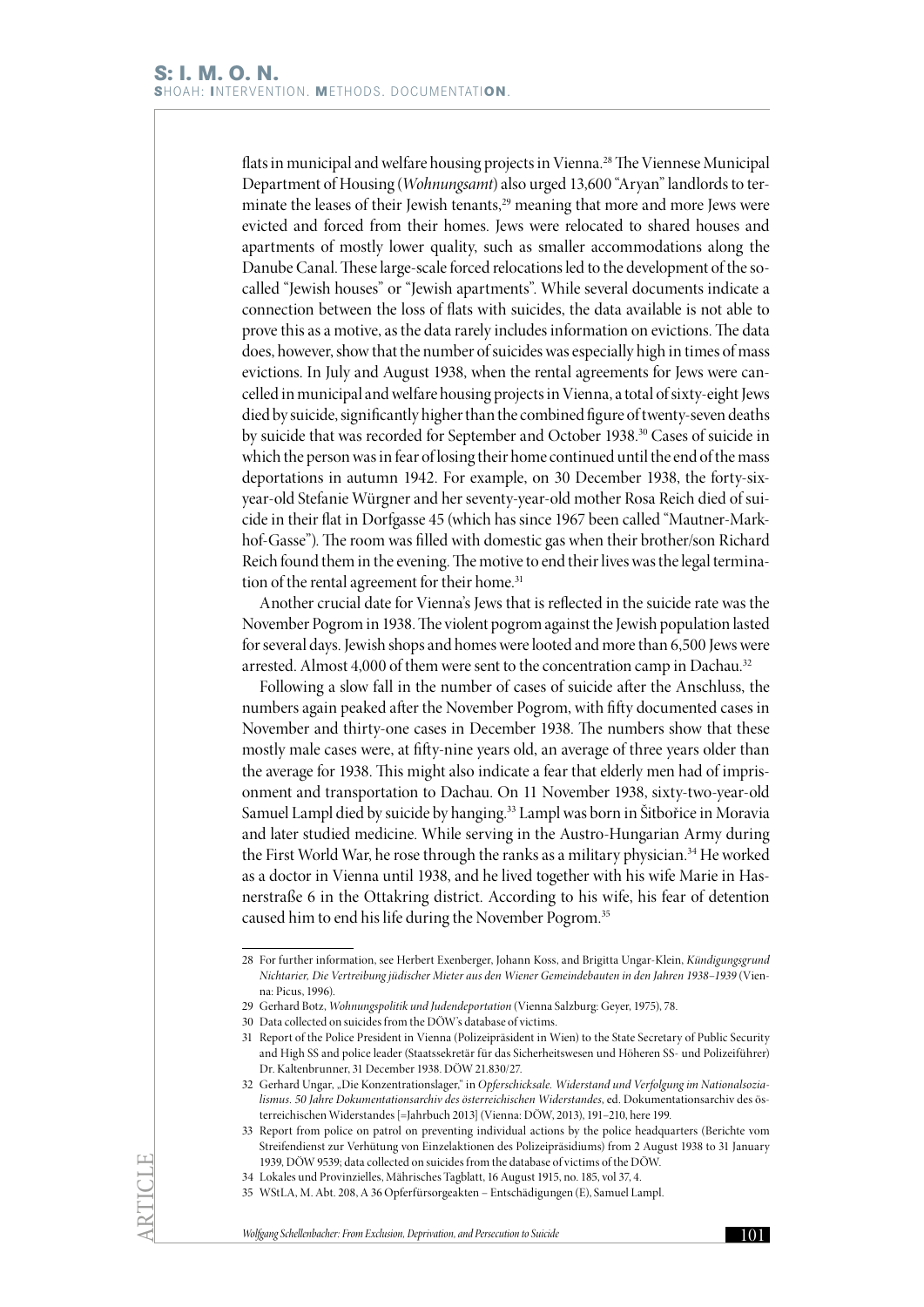## **Mass Deportation**

In June 1942, Julie Löwenbach, a sixty-eight-year-old widow, died by suicide by phenobarbital poisoning. Born Julie Adler in Vienna in 1873, she married the manufacturer Siegfried Löwenbach in 1893, with whom she had two children. After the death of her husband in 1934, she lived on her own at Laudongasse 11. During the time of the forced resettlement of Vienna's Jewish population, she was moved into a so-called "Judenhaus" with group apartments at Obere Donaustrasse 43. In May 1942, the deportation of Jews from Vienna was accelerated. Five thousand Austrian Jews were transported from Vienna in May and a further six thousand in June 1942. Fearing imminent deportation, Julie Löwenbach ended her life on 1 June 1942. She left a son, Siegfried Löwenbach, who survived in exile in the United States, and a daughter, Margarethe Neuern, who was murdered in Auschwitz.<sup>36</sup> As in the case of Julie Löwenbach, from 1941 onwards, the fear of deportation and receiving a summons to the transports predominated as a motive for suicide, as seen in other areas of the German Reich.37 For Vienna, Moser indicated increasing numbers of suicides after the beginning of the mass deportations.<sup>38</sup> Leidinger was able to confirm this trend with data from the cemetery index of the Jewish Community in Vienna. In this data set, of all the Jews who died by suicide between 1940 and 1945, seventy-two per cent died between October 1941 and September 1942.<sup>39</sup> The data from the DÖW database not only confirms that the summons to a transport had a strong impact on the suicide rate, but it also proves this by showing statistical peaks in suicides at the time of transports leaving from Vienna. The data shows that suicides between 1941 and 1945 peaked in October 1941 when the mass deportation from Vienna started with four thousand Jews being sent to the Litzmannstadt (Łódź) Ghetto. After an initial decline in December 1941, when only one transport with one thousand people left Vienna for Riga, the numbers rose again in January 1942, when two thousand Jews were sent to Riga. After a further decline in the number of suicides in February and March 1942, when only one transport left Vienna, the numbers rose again from April onwards, when two thousand people were sent to Izbica and Wlodawa, and they peaked again in the summer of 1942, when sixteen thousand Jews were transported from Vienna between June and August. The connection between the transports as a motive for suicide can therefore, for the first time, be clearly shown from the data. Additionally, the data demonstrate that this could already be seen in the case of the early transports that left Vienna in 1941.

Mass deportations began earlier in Vienna than in other parts of the German Reich. In trying to meet the Viennese Nazi party's request to clear out Jewish flats, the "Reichsstatthalter" of Vienna, Baldur von Schirach, initiated the deportation programme in February and March 1941. Five transports, each with approximately one thousand Jews, left from Vienna to the Radom and Lublin districts in the General Government. The Jews were ghettoised in the towns of Opole, Kielce, Modliborzyce, Lagów, und Opatów. After five transports, the preparation for the attack on the Soviet Union took precedence over the deportation programme aimed at making Vienna "free of Jews" and was paused until autumn 1941.

<sup>36</sup> DÖW Database of victims.

<sup>37</sup> Christine Hartig, "'Conversations about taking our own lives – oh, a poor expression for a forced deed in hopeless circumstances!' Suicide among German Jews 1933–1943" in Leo Baeck *Year Book 52* (2007), 247–265, here 249; Kwiet and Eschwege, *Selbstbehauptung*, 199.

<sup>38</sup> Moser, *Demographie*, 22.

<sup>39</sup> Leidinger, *Selbstauslöschung*, 249.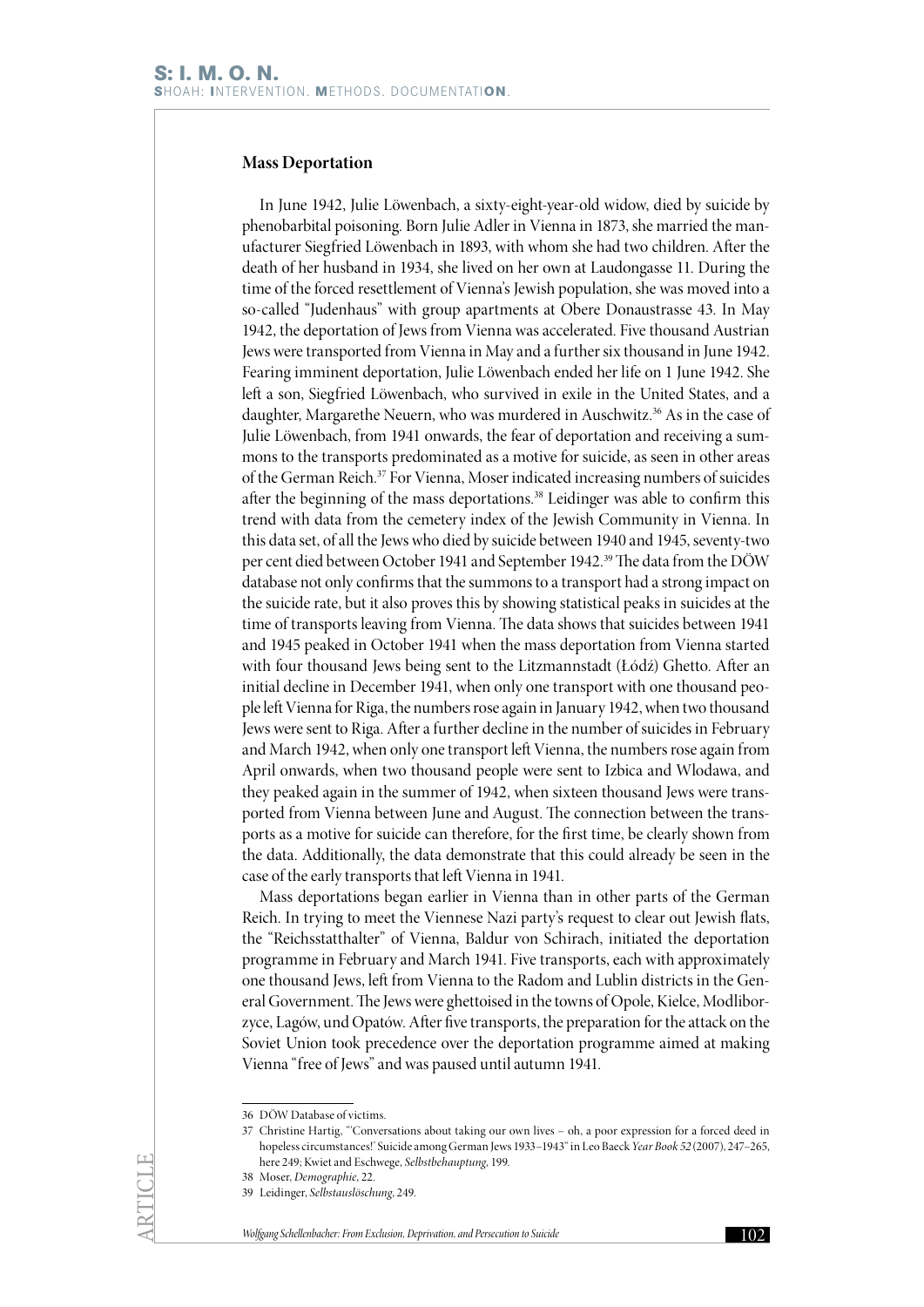

**Fig. 2: Mass deportations from Vienna and suicides: numbers of suicides of Jews in Vienna between November 1940 and April 1945**

With transports leaving Vienna in October 1941 for the Litzmannstadt Ghetto and the Minsk and Riga ghettos in the so-called "Reichskommissariat Ostland", mass deportations from Vienna were resumed. In the course of 1942, further transports went to the ghettos in Izbica and Wlodawa in the Lublin District, to the Maly Trostinec extermination site, and to the Theresienstadt Ghetto. The graph on suicides and mass deportations (figure 2) shows clearly the connection between these different waves of transports and the number of deaths by suicide. By the time the mass transports from Vienna ended in October 1942, more than 48,000 people had been deported from Vienna. Only approximately eight thousand Jews, most of them living in so-called "mixed marriages" with an "Aryan" partner, remained in Vienna. This number was reduced further still by a series of smaller and individual transports until 1945. The data on suicides collected from the DÖW's databases of victims also shows that smaller peaks coincide with these smaller and individual transports leaving Austria after October 1942, supporting the conclusion of the significance of the transports for the suicides of Jews in Vienna between 1941 and 1945.

#### **Gender Analysis of Jewish Cases of Suicides**

In March 1942, sixty-six-year-old Elsa Lion and her seventy-five-year-old husband died by suicide from an overdose of sleeping pills.40 Born Elsa Kornblüh in Vienna in 1876, she married Ernst Lion, a merchant from Prague, in Vienna in 1897. Fearing deportation, the couple ended their lives in their house at Koschatgasse 110 in Vienna's Döbling district on 16 March 1942. They left one son, Fritz/Fred, who survived in exile in the United States.<sup>41</sup> The fate of Elsa and Ernst Lion is an example of the increase in the occurrence of double suicides among couples after 1941. This correlation between mass deportation and double suicides is also reflected in the example of the sixty-one-year-old Wilhelm Czeczowiczka. He died together with his wife Therese on 8 January 1942 by overdosing on sleeping pills. The merchant and civil engineer for construction, who was born in Říkovice in Moravia, was a divorcee

<sup>40</sup> DÖW Database of victims; Friedhofskartei der IKG Wien.

<sup>41</sup> WStLA, M. Abt. 208, A 36 Opferfürsorgeakten – Entschädigungen (E), Lion Fred.

*Wolfgang Schellenbacher: From Exclusion, Deprivation, and Persecution to Suicide* 103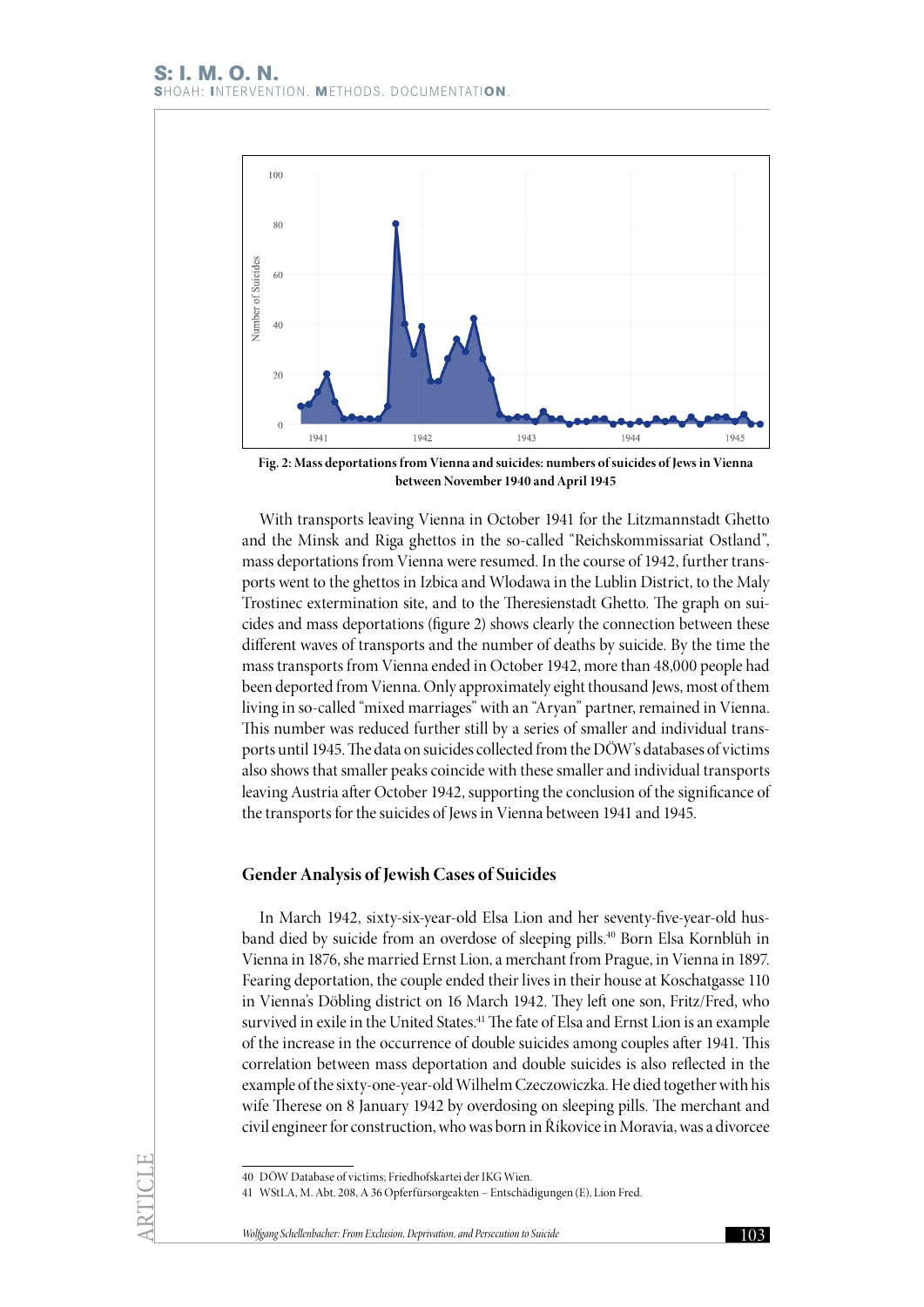when he married Therese Klein. Fearing imminent deportation, the couple ended their lives in their apartment at Schulerstrasse 20 in Vienna.<sup>42</sup> The databases of victims also include many cases of suicides by couples in "mixed marriages" (*Mischehen*) at the time of the mass transports – as was the case for Julius Feldbauer, whose farewell letter introduced this article.

The mass fleeing of Jews prior to the outbreak of the Second World War in September 1939 left a gender imbalance. By September 1940, only 36 per cent of the Jewish Community members in Vienna were men.<sup>43</sup> Mirroring this, 64.48 per cent of the more than 48,000 Austrian Jews transported from Vienna between 1941 and 1945 were women.44 This is also reflected in the number of suicides by women during the mass deportation: in the summer of 1942, sixty-nine-year-old Rika Kraus died by suicide by domestic gas poisoning. Born as Rika Wellner in 1872 in Bielsko-Biała, she married Moritz Kraus and moved to Vienna. In 1896 their son Ignaz was born. Her husband had already passed away by 1938 and she lived together with her son, a divorced bank clerk, in Wurmsergasse 45. After the "Anschluss", they tried to leave the country, but without success.<sup>45</sup> Rika Kraus was forced to leave her home and was allocated a room in Praterstraße 50.46 On 22 August 1942, fearing imminent deportation, Rika Kraus decided to end her life. That same month, a series of transports carrying five thousand Jews left Vienna for the Theresienstadt Ghetto and for Maly Trostinec. Her son Ignaz Kraus was transported from Vienna to Theresienstadt in October 1942 and murdered in Auschwitz in the autumn of 1944.<sup>47</sup> Female suicides in Austria represented around a quarter of all cases of suicide in 1900 – a proportion that can also be seen in the statistics for suicides in recent years.<sup>48</sup>

 Between the 1920s and 1940s, cases of female suicides saw a massive increase in Austria. For the total population, Hannes Leidinger highlighted this and analysed the increase of female suicides with a view to a higher proportion of women of the total population and the impact urban centres had on the suicide rates in Central Europe – especially in Austria – during the first half of the twentieth century.49 Between 1941 and 1945 especially, the percentage of female suicides in Vienna peaked at 56 per cent.<sup>50</sup> This is also seen in the proportion of women showing suicidal behaviour in the Theresienstadt Ghetto: the official statistics for Theresienstadt indicate 430 suicide attempts for the period from 24 November 1941 to 31 December 1943; 252 suicide attempts ended fatally. The average age of those who died by suicide was 62.6 years. Of all deaths by suicide in the Theresienstadt Ghetto, 59 per cent were female. Although the proportion of women was also higher in the ghetto, Loevith<sup>51</sup>

<sup>42</sup> DÖW Database of victims; WStLA, M. Abt. 208, A 36 Opferfürsorgeakten – Entschädigungen (E), Klein Adolf.

<sup>43</sup> The statistical monthly report of the Jewish Community in Vienna from September 1940 states that out of 47,292 members, 16,871 were male and 30,421 were female. Statistischer Monatsbericht der IKG Wien, September 1940, DÖW 22.344.

<sup>44</sup> Analysis of the DÖW database of victims.

<sup>45</sup> DÖW Database of victims; Emigration Questionnaire (Auswanderungsfragebogen) no. 36835 from Ignaz und Rika Kraus. Archive of the Jewish Community of Vienna, A/W 2589.

<sup>46</sup> DÖW Database of victims; Hauslisten der IKG Wien von 1942. DÖW 51.090.

<sup>47</sup> DÖW Database of victims.

<sup>48</sup> Nestor Kapusta, *Aktuelle Daten und Fakten zur Zahl der Suizide in Österreich* (Vienna: Medical University of Vienna, 2011), accessed: 2 April 2022. [http://www.meduniwien.ac.at/suicideresearch/statistik\\_suizide\\_oes](http://www.meduniwien.ac.at/suicideresearch/statistik_suizide_oesterreich.pdf)terreich pdf.

<sup>49</sup> Leidinger, *Selbstauslöschung*, 237.

<sup>50</sup> Österreichisches Statistisches Zentralamt, ed., *Selbstmordhandlungen. Beiträge zur österreichischen Statistik, 62* (Vienna, 1961), 25.

<sup>51</sup> Rudolf Loevith, Suicides in Theresienstadt. In the period from 24 November 1941 to 31 December 1943 [Selbstmorde in Theresienstadt. In der Zeit vom 24. November 1941 bis 31. Dezember 1943.], Yad Vashem O.64/51.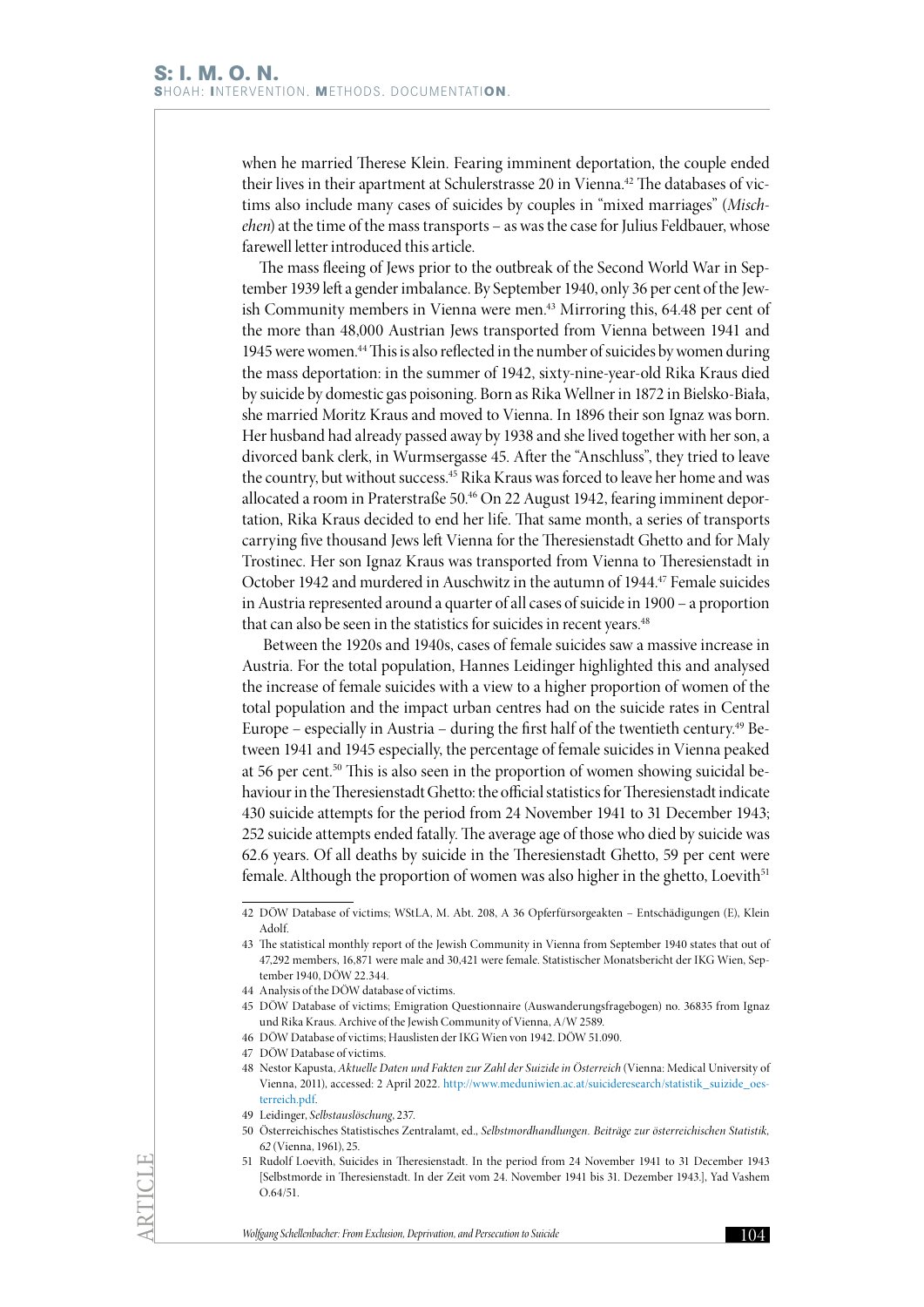

**Fig. 3: Distribution of suicides among Jews according to gender in Vienna between 1938 and 1945**

was able to show that this could not explain the discrepancy, especially when the low number of suicides by women before the First World War is taken into account.

A spatial analysis of the mapped last-known addresses of Viennese Jews who died by suicide indicated a higher concentration of female suicides in the area along the Danube Canal, where Jews were relocated to after 1938. This led to the hypothesis that women, on average, showed suicidal behaviour at a later point in time than men. An analysis of the data over time according to gender confirmed this [figure 3]. An explanation might be found in the statistics on suicides in the Theresienstadt Ghetto. In his statistics, Karl Loewith also emphasised the summons to a transport as a motive for suicide: "On average, there are 1.9 attempts on a 'transport day' and 0.4 attempts on all the other days. The number of suicide attempts would be almost five times as high on 'transport days' than on other days." Loewith also pointed out that, as a motivation for suicidal behaviour, the fear of deportation was more common among women than men.<sup>52</sup>

The data on suicide from the DÖW database of victims includes 260 male and 202 female cases of suicide in 1938. This statistical overhang of men dying by suicide reverses in 1940, when for the first time the collected data indicates that more women died by suicide. In 1941, the female proportion peaks, when 64.9 per cent of the 208 recorded cases of suicide within the Jewish population were women.

Despite the later change in gender distribution amongst the Jewish population, the higher number of suicides of men in 1938 also points to the fact that men were more often affected by occupational bans and the loss of their jobs as well as the economic ruin that followed the boycott of Jewish businesses and anti-Jewish laws and decrees. As in Theresienstadt, women seem to have been more affected by the summons to the transports, which began in 1941.

52 Ibid.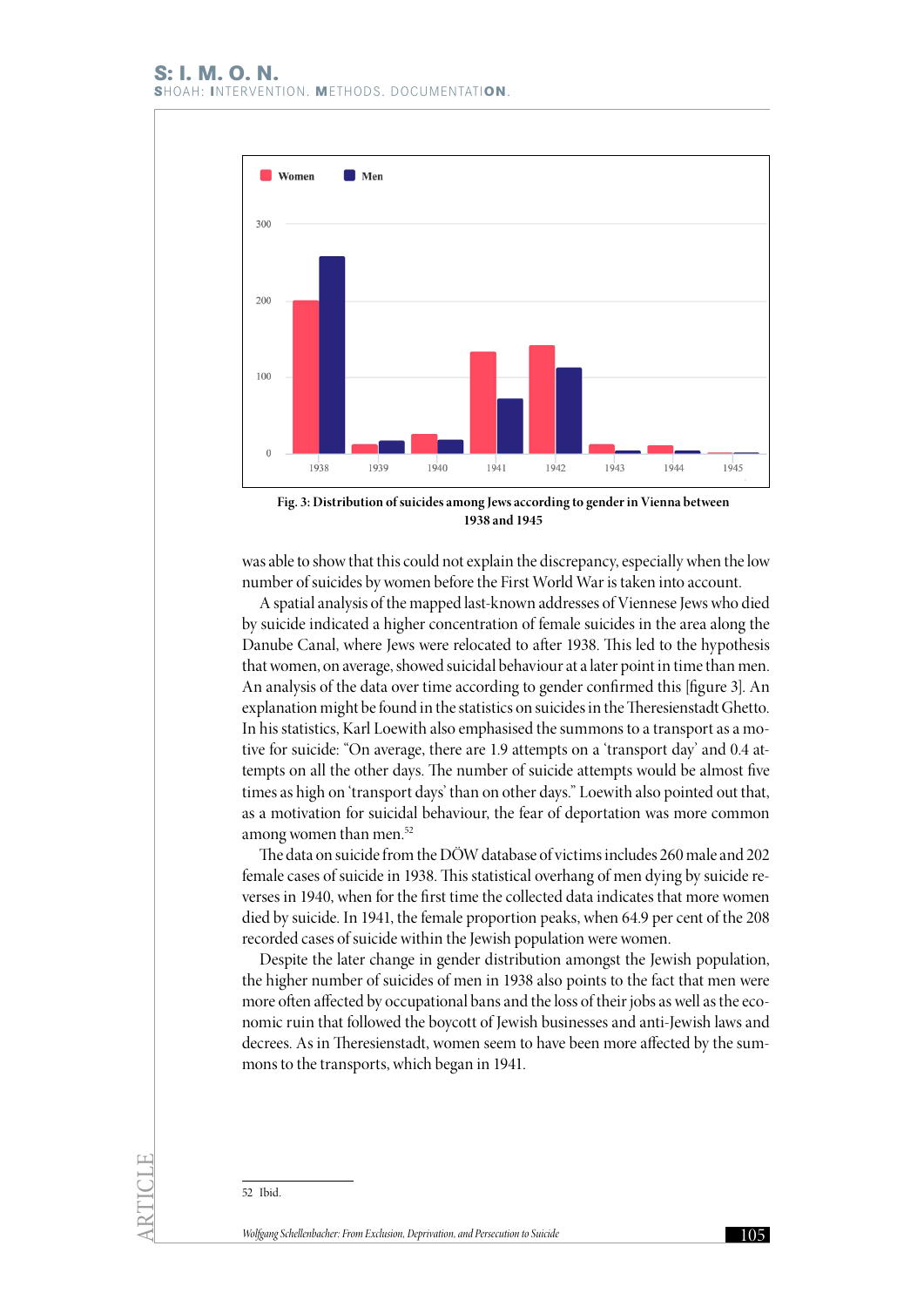## **Types of suicide**

The data collected on suicides indicates specific types of suicide for 945 people. According to the data, the most common types of suicide within the Jewish population of Vienna between 1938 and 1945 were domestic gas poisoning and poisoning/ overdoses.

Suicides by domestic gas poisoning represent 35.45 per cent of the total cases. One of these 335 cases was Siegmund Gross. The jeweller was born in Komádi in Hungary and lived on Schönbrunner Strasse 85 in Vienna. After receiving a summons from the city's Gestapo, the forty-nine-year-old died by suicide on 26 July 1938 by gas poisoning. He left behind a daughter from his first marriage and a wife who was considered "Aryan".

Cases of poisoning or overdose were identified in 35.35 per cent of all cases of suicide. One of these 334 cases was Dr. Albert Seligmann. The eighty-three-year-old former lawyer died by suicide by poisoning with veronal on 14 July 1942, shortly before he was due to be deported. He died in the Rothschild Hospital. The former court lawyer left behind a wife who was considered "Aryan".

13.76 per cent of the suicides were by hanging. One of these 130 cases was Gottfried Friedmann. The forty-seven-year-old furniture dealer died on 11 May 1938 in his apartment at Sebastian-Brunner-Gasse 13 in Vienna's Hietzing district. Gottfried Friedmann was single.

Examples of "*Sturz in die Tiefe*" (falling from a height) could be identified in 9.74 per cent of the cases. One of these 92 cases was Malwine Baderle. Shortly after being assigned to a transport on 10 February 1942, the sixty-three-year-old Malwine Baderle died by suicide.

Self-inflicted gunshots, with only twenty-four cases (or 2.54 per cent), and drowning, with twenty cases (2.12 per cent), were hardly relevant in comparison to the main cases. The low number of firearm deaths is also a result of the decree from November 1938, which forbade Jews from possessing weapons or ammunition and carried a punishment of up to five years imprisonment.<sup>53</sup> Of the few cases recorded, most happened prior to the decree, as was the case of Rudolf Theodor Schorstein. The sixty-three-year-old businessman died from a self-inflicted gunshot wound on 1 April 1938. He left behind his wife Wilma, who was later deported from Amsterdam – where she had fled to from Vienna – and murdered in 1945, and his daughter, who



**Fig. 4: Types of suicide, Jews in Vienna 1938–1945.**

53 Gesetzblatt 1938. St. 164, Nr. 577. Kundmachung des Reichsstatthalters in Österreich, wodurch die Verordnung gegen den Waffenbesitz der Juden vom 11. November 1938 bekanntgemacht wird.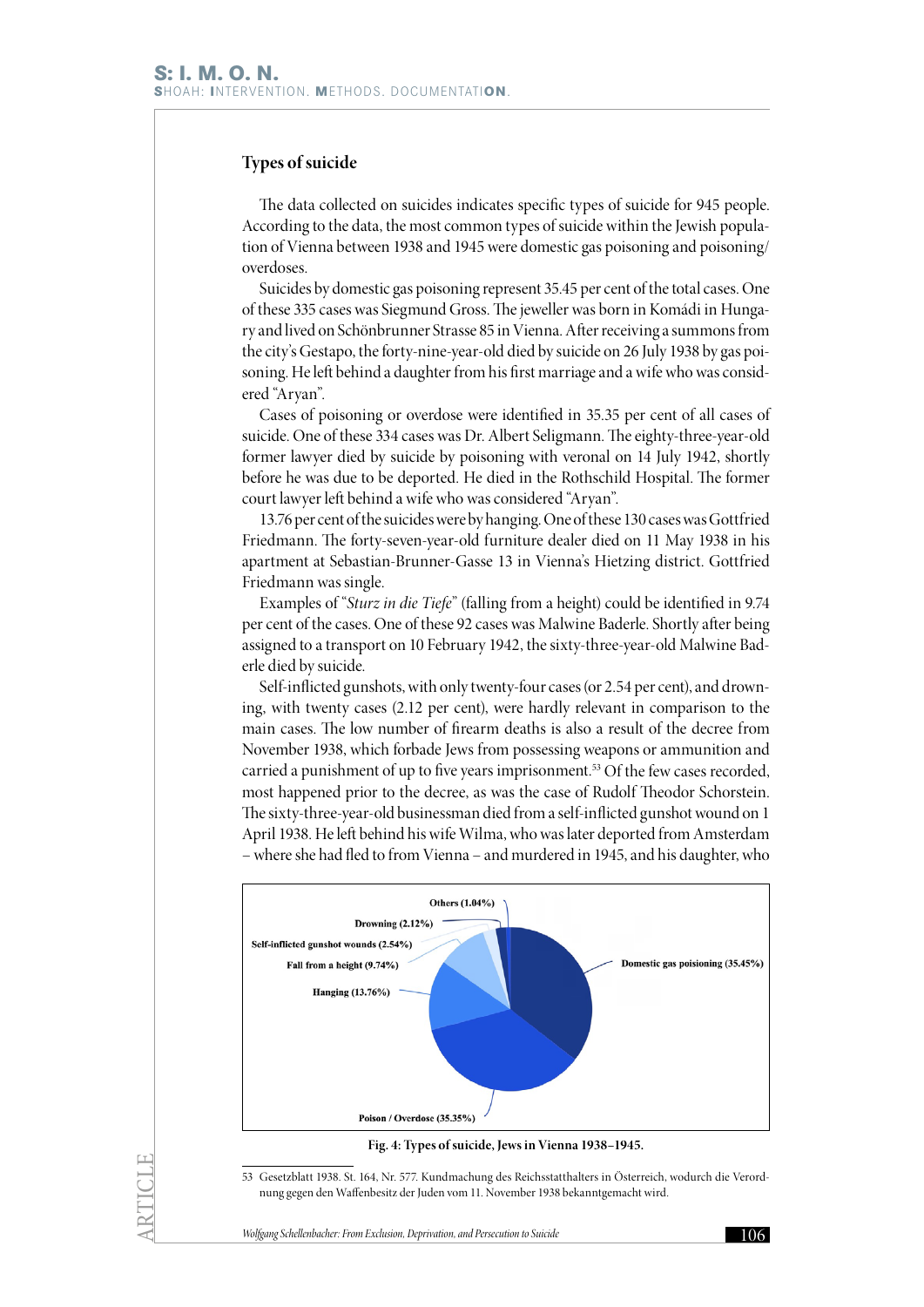survived the war. The data shows ten additional individual cases of cutting wounds, acid, and throwing oneself in front of a train.

While women appear to be overrepresented in cases of domestic gas poisoning (59.58 per cent) and poisoning/overdosing (58.85 per cent), this can be explained by the larger number of women dying by suicide. However, this does not always account for the discrepancy: 65.2 per cent of the cases of suicide by falling from a height were female, while only a third of the cases of suicide by hanging or drowning were female. For suicide by gunshot, only one of the twenty-four identified cases was female.

## **Conclusion**

Despite several references to death by suicide within the Jewish population during the Nazi regime, the topic remains largely unresearched. The databases of victims of the DÖW and the data on suicide collected for the symposium and commemoration ceremony "Erzwungener Freitod. Selbstmorde von Wiener Jüdinnen und Juden während der Shoah" held on 8 November 2021 initiated a more in-depth analysis. The data includes the names and fates of 1088 people in Vienna who died by suicide between 1938 and 1945.

The cases in the database range from a sixteen-year-old young man to an eightynine-year-old women, but the average age of those included was relatively high at 60.19 years. The data also offers an overview on the types of suicides and demographic aspects, such as differences according to gender. Additionally, it does not only show that the numbers of suicides peaked after the "Anschluss", but also an increase during the November Pogrom. While research had already suggested a connection between the transports from Vienna between autumn 1941 and autumn 1942, the data allows – for the first time – an in depth-analysis of the correlation between transports and suicides, and it demonstrates this on the level of individual transports leaving Vienna, starting in February 1941.

While the average age for men (60.18 years) and women (60.20 years) is almost identical, the data shows significant differences based on gender: more women (52.2 per cent) died by suicide than men (47.8 per cent). This reflects the higher number of women left in Vienna after the mass fleeing and expulsions; it additionally suggests that a fear of the transports was a motivating factor for more women. A spatial analysis of the last addresses of those dying by suicide, showing more incidences in the areas in which Jews were forced to relocate after the Anschluss, supports this theory.

For many victims who died by suicide, a combination of the increasing exclusion, deprivation, and persecution they were subjected to led to their decision to end their lives. In his suicide notice that prefaces the article, Julius Feldbauer describes the exclusion and the torment of a first detention in a collection camp, together with the fear that his wife who was seen as "Aryan" would lose their flat, as motives for his suicide. His farewell letter also clearly shows how Jews dying by suicide between 1938 and 1945 in the face of deprivation and persecution were victims of the Holocaust and should therefore be subject to further research within Holocaust studies: "This time has made me at least 20 years older, I am a shadow of who I was before. Completely broken in body and soul, I am a ruin. You would be horrified if you saw me the way I look."54

<sup>54</sup> Farewell letter from Julius Feldbauer to Aloisia Feldabuer, 13 July 1942. WStLA, M. Abt. 208, A 36 Opferfürsorgeakten – Entschädigungen (E), Aloisia Feldbauer.

*Wolfgang Schellenbacher: From Exclusion, Deprivation, and Persecution to Suicide* 107